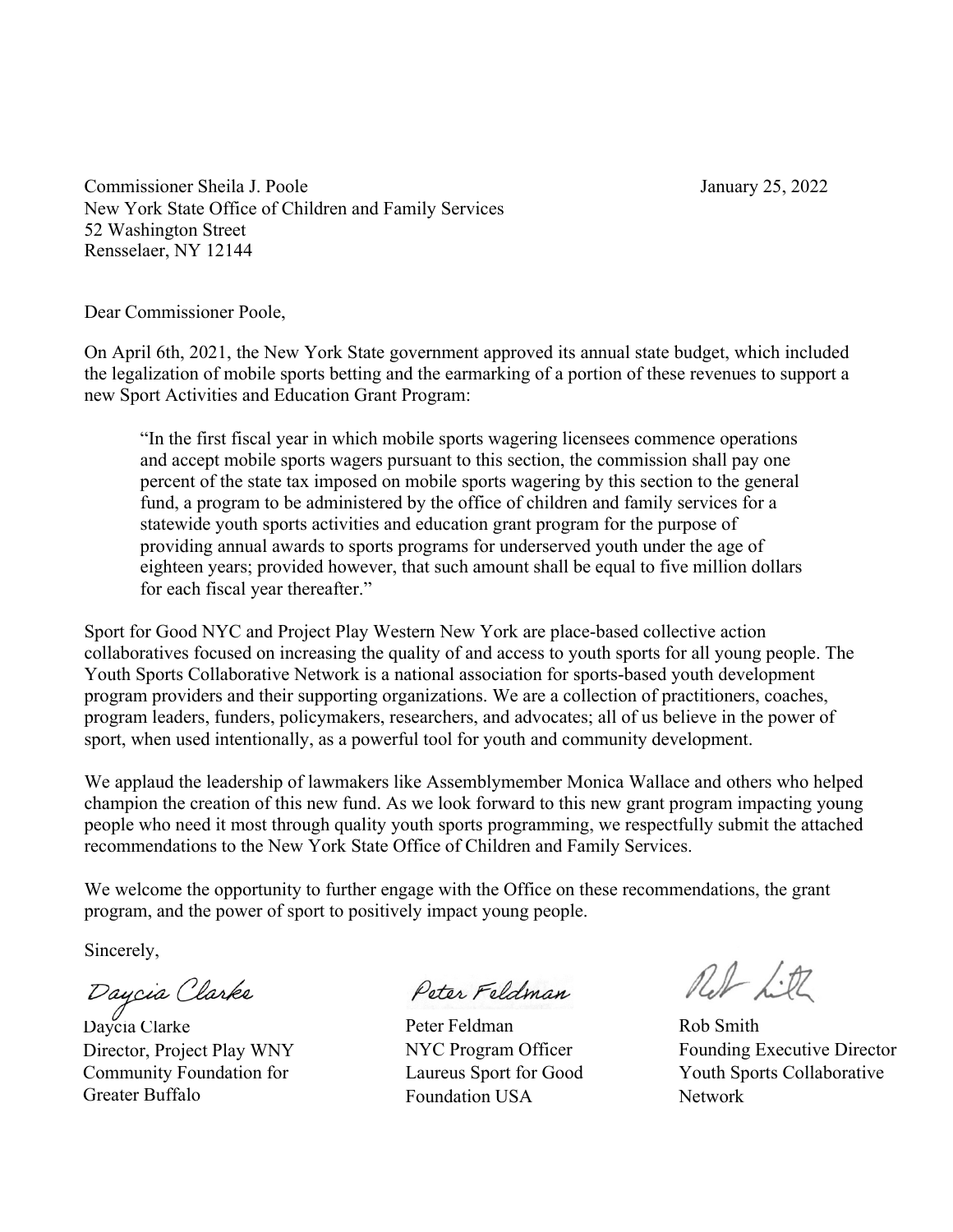# **RECOMMENDATIONS**

# **Recommendation #1: Multi-Year, General Operating Funding with focus on Programming Costs**

Grant awards are for multi-year, general operating dollars. Line-item reporting should focus on programming costs, such as:

- Coaches/instructors/direct service staff/mentors (including training/professional development)
- Educational Programming costs
- Facility, field, and/or space cost
- 15-20% for admin/overhead allowed

*Additional Context:* General operating dollars give programs flexibility to efficiently allocate resources for quality programming. For line-item reporting, those that focus on program related costs, like coaching and professional development, will ensure dollars go to support quality programming. In many underserved areas, facility space can be a large pain point, whereas items like equipment can often be found at low cost or donated. Multi-year funding provides financial stability, allows program leaders to plan sustainably, and reduces administrative burden.

# **Recommendation #2: Offer a Range of Grant Awards to support a variety of Program Types Disbursed Equitably Across the State**

Grant Amounts in the \$5,000 - \$25,000 range can meet the needs of the variety of programs across the state, from grassroots, community-based programs serving dozens of youth to established, larger nonprofits serving hundreds or thousands. There should be equitable distribution of funds across the state.

Reporting requirements should be based on the same intended outcomes, with applicants submitting baseline and projected outcomes according to the target population. Certain priority outcomes could unlock additional levels of funding, allowing programs to apply for different amounts.

*Additional Context:* Grants on the smaller end can be crucial to small, grassroots operations but it is important to offer larger grants as well to help sustainably support more established organizations. Small grants with onerous reporting requirements are not equitable as they can burden programs with limited staff capacity and larger organizations may not find them worth the work. An equitable distribution of funds across the state is vital to supporting all youth, not just a few regions.

# **Recommendation #3: Consider simple verification and rely on Intermediaries who know the field when possible**

What constitutes a program working with "underserved youth"? Consider simple indicators, such as:

- Working in or recruiting youth from schools with a high percentage of Free or Reduced Priced Lunch; OR
- Working in or recruiting youth from public housing; OR
- Working in Opportunity Zones or neighborhoods/counties/areas deemed "low-income" via externally available tools like the Census, USDA income eligibility, etc.;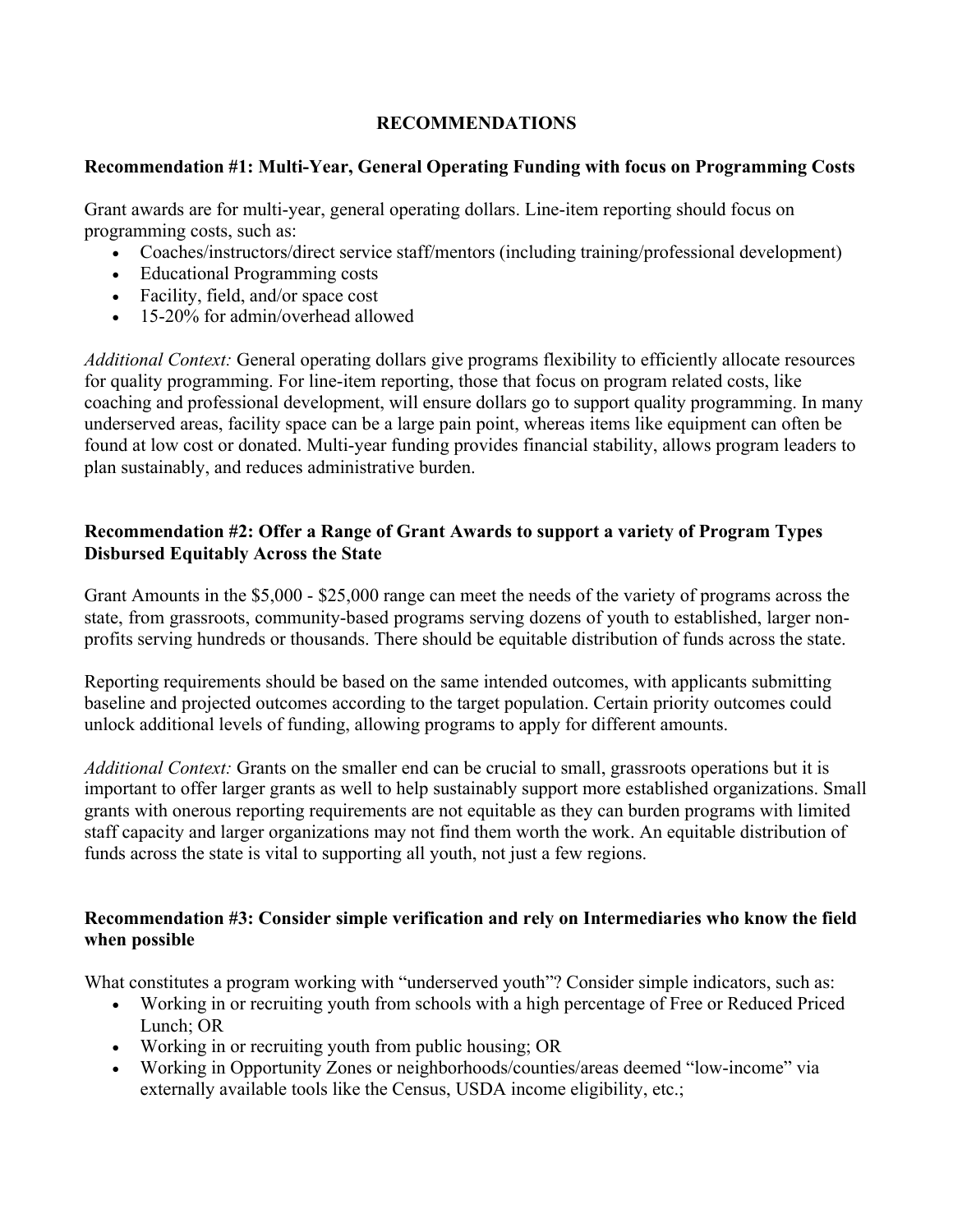AND

• Working with marginalized communities or groups with higher barriers to sport (i.e. youth with disabilities, girls)

Place-based intermediaries with experience and networks in the field—such as the Laureus Sport for Good Foundation USA (backbone of Sport for Good NYC) and the Community Foundation of Greater Buffalo (backbone of Project Play Western NY)—can be useful partners to ensure funds are going to high quality programs working with underserved youth.

*Additional Context:* Not all programs have capacity for intake that include accurate measures of family income; already existing indicators that capture economic needs for broad areas reduce administrative burden. Place-based intermediaries with grantmaking experience and a knowledge of the field are wellpositioned to make sure funds go to verified, trusted programs where it's needed most.

# **Recommendation #4: Include Basic Eligibility Requirements**

In order to be eligible to apply, programs should meet the following requirements:

- Be a  $501(c)(3)$  certified non-profit or have a fiscal sponsor
- Demonstrate stable operations, with at least 3 years of 990s reporting or operation
- Have a Child Protection Policy in place
	- o This can include adherence to local city, agency, school district, or state child protection guidelines

*Additional Context:* Non-profit compliance and child safeguarding are necessary but not sufficient elements of quality youth programming. Along with demonstrating stable operations, these criteria can filter out opportunistic, "pop-up" programs seeking funds.

### **Recommendation #5: Ask Applicants about how they intentionally use Sport for Youth Development**

The application should have a question about how the proposed programming includes elements of highquality sports-based youth development. A definition should be provided: "Sports-based youth development programs are out-of-school-time programs that use a particular sport to facilitate learning and life skill development in youth."

We encourage a wide, flexible definition of sport that makes room for organized activities with movement and physical fitness, such as yoga, hiking, dance, etc.

### Application should ask how organizations train their coaches/mentors/instructors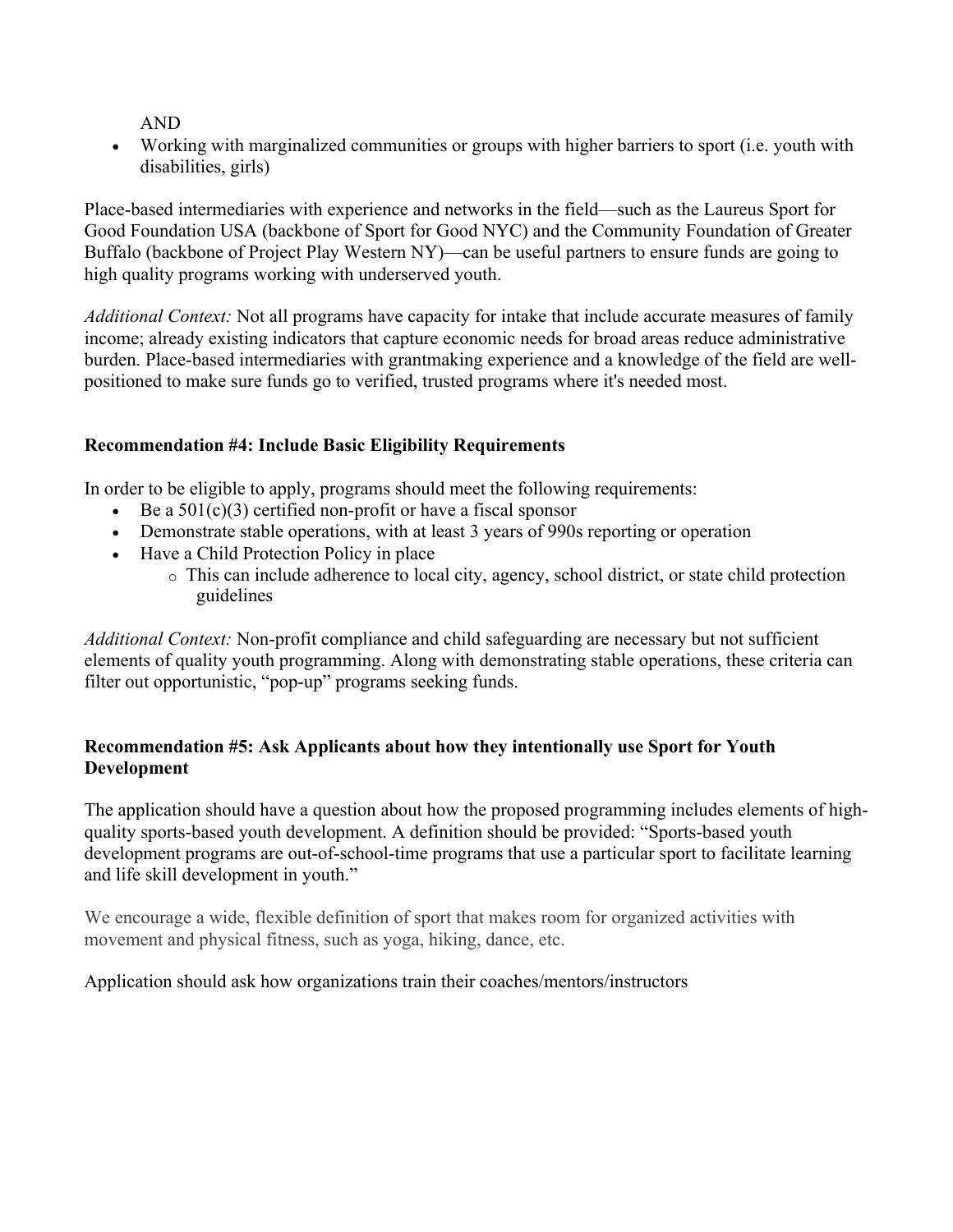*Additional Context:* There is a wide berth of quality youth sports and fitness programming in the United States. These funds should be reserved for high quality programs that use sport to intentionally achieve positive youth and/or community outcomes. Elements of high-quality sport-based youth development programs include well-trained coaches, a focus on both sport and life-skill development, intentional programming, safe, positive and inclusive team cultures, and high youth retention rates. Allowing programs to demonstrate this on an application can help filter out programs that fall prey to the worst elements of youth sports programs in the United State: win-at-all-costs attitudes, poorly trained coaches, unsafe environments, and high youth drop-out rates. Experienced, place-based intermediaries will also be helpful here in identifying high quality programs. Place-based intermediaries can help host training/information sessions to ensure applicants can craft programming that aligns with published best practices.

# **Recommendation #6: Set target goals around Diversity, Equity, & Inclusion**

Set a target goal, such as percentage of funds or organizations, allocated to organizations led by People of Color and people with disabilities, and make that target public. Target goals can be met via preference points applicants can earn towards the overall grant score.

*Additional Context:* BIPOC and people with disability led organizations earn proportionally far fewer grant dollars than peers.

# **Recommendation #7: Consider Reporting Requirements that can speak to the impact of the field**

Basic indicators can be collected on 1-year grants, but long-term outcomes need multi-year funding.

Examples of more technical Indicators:

- $\circ$  # of youth served, # of additional youth served via this grant, average annual programming hours per participant (1-year grant)
- o Social Emotional Learning Outcomes via evidence based, validated tools like Hello Insight (multi-year grant)
- o Educational metrics (school attendance, grade promotion, graduation, matriculation) (multi-year grant)

Reporting requirements should balance not overburdening programs with the chance to aggregate impact data that makes the case for the power of these programs at the state level.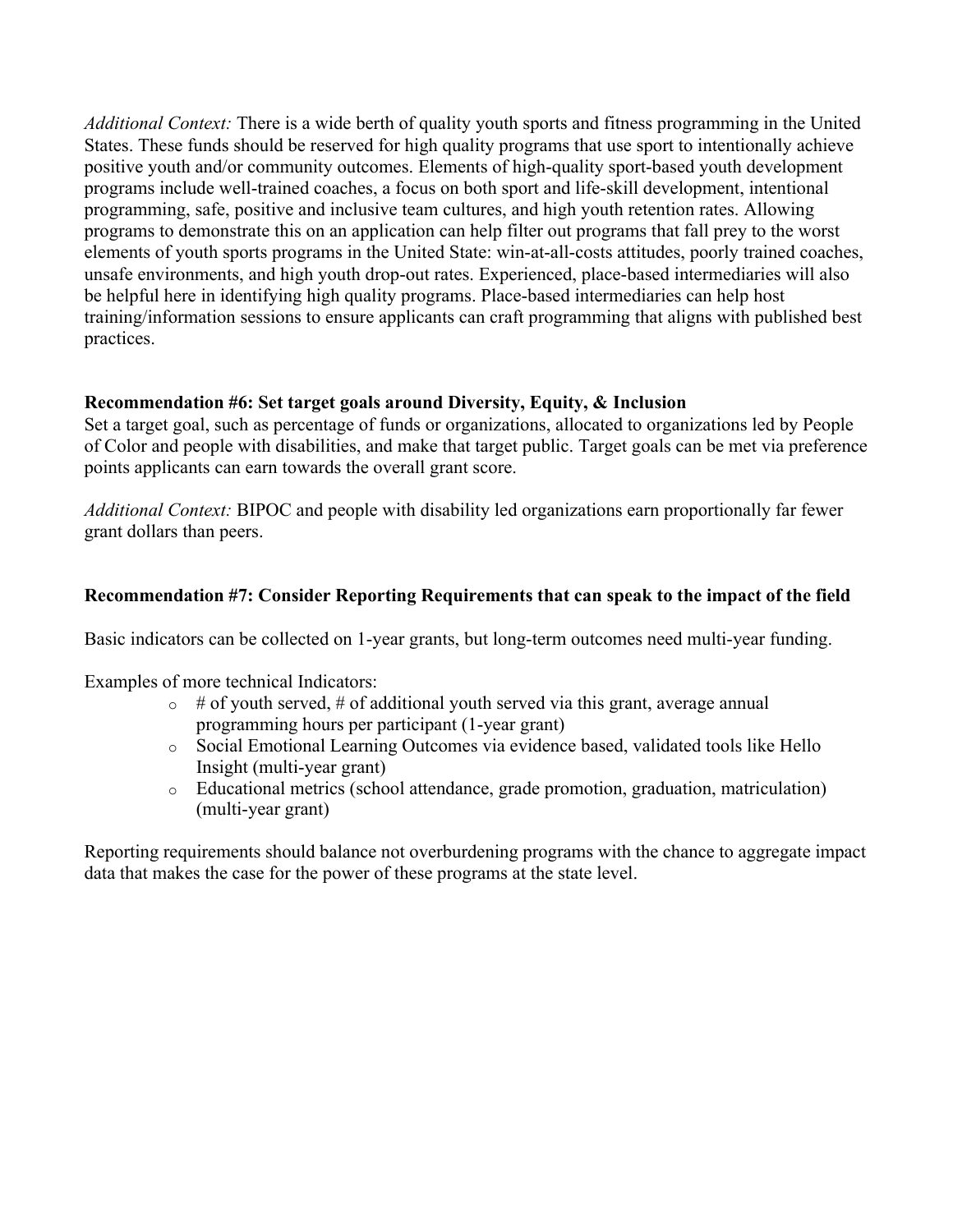#### **APPENDIX**

**About Sport for Good NYC:** Sport for Good NYC, a program of the Laureus Sport for Good Foundation USA, is a coalition of 41 organizations, made up of 800+ staff and 3900+ volunteers, serving 57,000+ youth directly and 28,000+ youth indirectly through 25 different sports. Roughly 72% of the youth we serve are low-income, 76% identify as BIPOC, and 9% are youth with a disability. We work for a future where all young people in New York City experience sport and play where they connect, contribute, and grow.

#### *Sport for Good NYC Organizations*

AboutU• Active Plus • America Scores NY • Beat the Streets Wrestling NYC • Bronx Lacrosse • CityLax • CitySquash • Dancewave • DREAM • Dot Dot Org • Fencing in the Park • Figure Skating Harlem • Gallop NYC • Girls on the Run NYC • Groove with Me • Harlem Junior Tennis & Education Program • Harlem Lacrosse • Harold Hunter Foundation • Hi Five sports Metro • HOOD Organization • Hudson river Community Sailing • I Challenge Myself • Kids in the Game • Kings County Tennis League • League Apps • Legacy Volleyball Club • Minority Voices Prosper (MVP) • New Heights Youth • PeacePlayers• Play Rugby USA • PowerPlay • Row New York • Run4Fun • South Bronx United • Squash + Education Alliance • StreetSquash • Uptown Soccer • Urban Dove • Volo Kids Foundation

**About Laureus Sport for Good Foundation USA:** Laureus Sport for Good Foundation USA (Laureus USA) is a  $501(c)(3)$  foundation whose mission is to improve the lives of youth and unite communities through the power of sport. At Laureus we believe in the power of sport to change the world, as proclaimed by our Founding Patron, Nelson Mandela, at the 2000 Laureus World Sports Awards: "*Sport has the power to change the world. It has the power to inspire. It has the power to unite people in a way that little else does. It speaks to youth in a language they understand. Sport can create hope where once there was only despair*."

**About Project Play Western NY:** Project Play WNY is driven and funded by the Ralph C. Wilson, Jr. Foundation's Youth Sports & Recreation focus area in partnership with the Community Foundation for Greater Buffalo. Project Play WNY was formed to inspire the community to take actions that will reengage kids in youth sports*.* It is a collective impact model that includes 200+ community individuals from over 50 organizations who are focused on ensuring all WNY kids have the opportunity to be active through sport.

#### *Project Play WNY Community Partners*

Algonquin Sports for Kids, Inc. - BestSelf Behavioral Health – Boys and Girls Club of WNY – Buffalo City Swim Racers – Buffalo Olmsted Parks Conservancy – Buffalo Bills – Buffalo Police Athletic League - Buffalo Sabres – Cradle Beach – Confident Girl Mentoring - Daemen College – Girls on the Run - Hasek's Heroes – Healthy Buffalo – Lockport Ice Arena - Native American Community Services – Niagara University – Rural Outreach Center – Say Yes Education– Seneca Babcock Community Center – Skating Association for the Blind and Handicapped, Inc. – Special Olympics - The Champion Project – UB Center for the Advancement of Sports - United Athletics –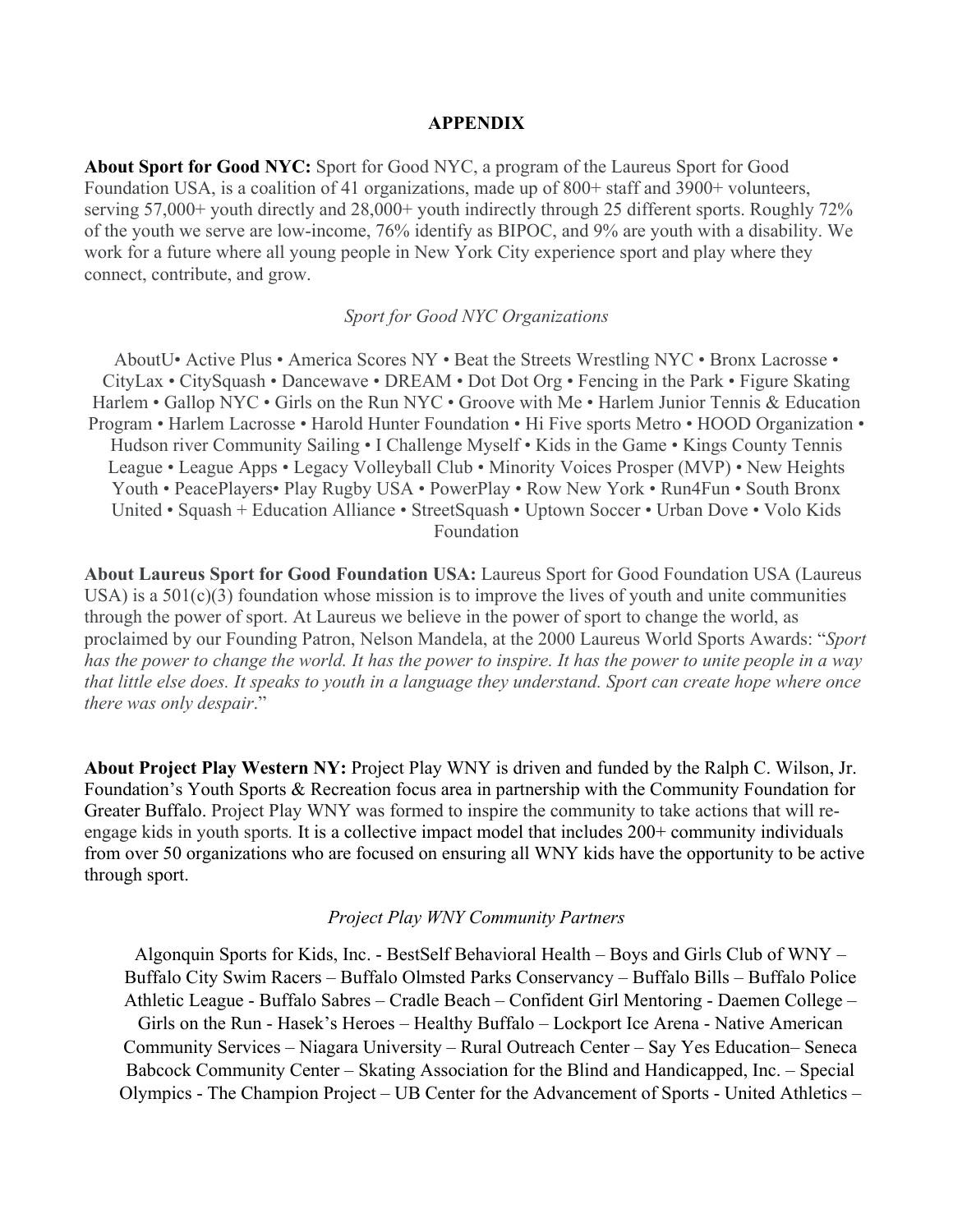United Way of Buffalo & Erie County - Victory Sports Global Outreach, Inc. - Wegmans – West Side Rowing Club, Inc. – Willie Hutch Jones Educational and Sports Program – WNY Amateur Football Alliance – YMCA Buffalo Niagara – YMCA of the Twin Tiers – 716 Squash

**About the Ralph C. Wilson, Jr. Foundation.** The Ralph C. Wilson, Jr. Foundation is a grantmaking organization dedicated primarily to sustained investment in the quality of life of the people of Southeast Michigan and Western New York. The two areas reflect Ralph C. Wilson, Jr.'s devotion to his hometown of Detroit and greater Buffalo, home of his Buffalo Bills franchise. Prior to his passing in 2014, Mr. Wilson requested that a significant share of his estate be used to continue a life-long generosity of spirit by funding the foundation that bears his name. The foundation has a grantmaking capacity of \$1.2 billion over a 20-year period, which expires on January 8, 2035. This structure is consistent with Mr. Wilson's desire for the foundation's impact to be immediate, substantial, measurable, and overseen by those who knew him best.

**About the Youth Sports Collaborative Network:** The Youth Sports Collaborative Network (YSCN) is the national association for sports-based youth development program providers and their supporting organizations. YSCN connects SBYD organizations across the country to share and learn about successful SBYD practices while providing collective advocacy on the benefits of SBYD programs before foundations and local, state and federal government agencies and legislatures.

#### *Youth Sports Collaborative Network New York Organizations*

Our national network of SBYD providers includes the following members from New York – Algonquin Sports for Kids, Back to Basics Outreach Ministries Inc, Buffalo City Swim Racers, Confident Girl Mentoring Program, Inc., Daemen College Center for Allied and Unified Sport and Exercise, Devastation Dance Company, Greater Buffalo Adaptive Sports, Project Play Western NY, Victory Sports, Total Package Sports Inc., The Wellness Institute of Greater Buffalo & Western NY / Youth Advantage Buffalo, and WNY Lacrosse Foundation.